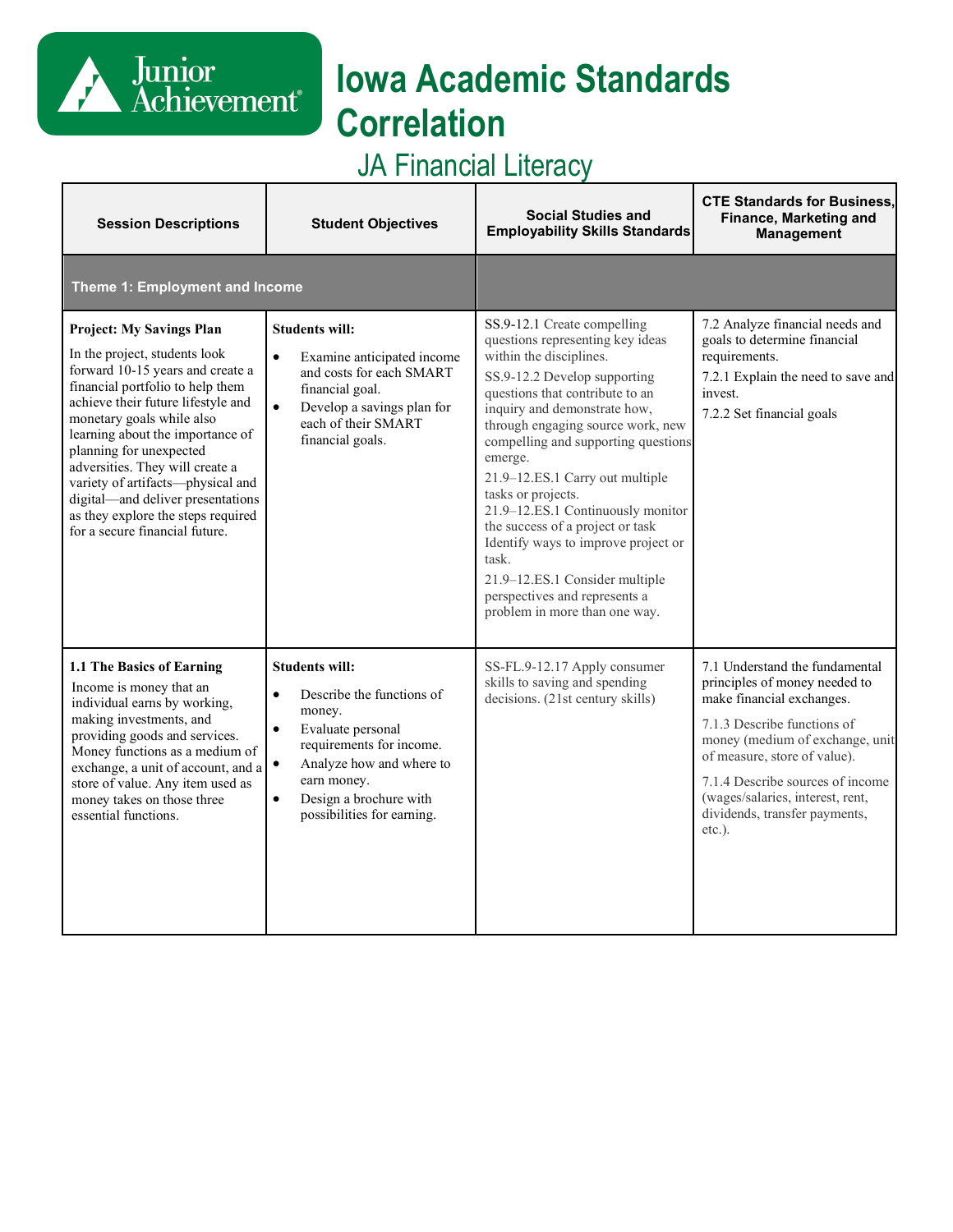| <b>Session Descriptions</b>                                                                                                                                                                                                                                                                                                                                                                                                  | <b>Student Objectives</b>                                                                                                                                                                                                                                                                                                                                                                                                                                                                                                                                                                                             | <b>Social Studies and</b><br><b>Employability Skills Standards</b>                                                                                                                                                           | <b>CTE Standards for Business,</b><br><b>Finance, Marketing and</b><br><b>Management</b>                                                                                                                                                                                                                                                           |
|------------------------------------------------------------------------------------------------------------------------------------------------------------------------------------------------------------------------------------------------------------------------------------------------------------------------------------------------------------------------------------------------------------------------------|-----------------------------------------------------------------------------------------------------------------------------------------------------------------------------------------------------------------------------------------------------------------------------------------------------------------------------------------------------------------------------------------------------------------------------------------------------------------------------------------------------------------------------------------------------------------------------------------------------------------------|------------------------------------------------------------------------------------------------------------------------------------------------------------------------------------------------------------------------------|----------------------------------------------------------------------------------------------------------------------------------------------------------------------------------------------------------------------------------------------------------------------------------------------------------------------------------------------------|
| 1.2 Careers and Pay<br>Individuals who set realistic<br>financial goals are in more<br>control of their money than those<br>who do not. Although goals are<br>set for short- and long-term<br>periods, it is important to<br>regularly track the progress of<br>each goal.                                                                                                                                                   | <b>Students will:</b><br>Analyze and prioritize<br>$\bullet$<br>personal financial goals<br>(current, 10-year, 25-year).<br>Explain the relationship<br>$\bullet$<br>between finances, career<br>choices, and personal<br>financial goals.<br>Identify career fields or<br>$\bullet$<br>options of interest that will<br>lead to financial goals.                                                                                                                                                                                                                                                                     | SS.FL.9-12.13 Develop short- and<br>long-term financial goals. (21st<br>century skills)<br>S.S-FL.9-12.14 Evaluate<br>entrepreneurship, career choices<br>and the effect on the standard of<br>living. (21st century skills) | 7.1 Understand the fundamental<br>principles of money needed to<br>make financial exchanges.<br>7.1.3 Describe functions of<br>money (medium of exchange,<br>unit of measure, store of value).<br>7.1.4 Describe sources of income<br>(wages/salaries, interest, rent,<br>dividends, transfer payments,<br>$etc.$ ).<br>7.2.2 Set financial goals. |
| 1.3 Education and Careers<br>An investment in a career<br>requires time, money, and<br>resources that can open doors to<br>opportunities. Studies show that<br>employees with more than a high<br>school education earn<br>significantly more money<br>throughout their lifetime than<br>those without. The emphasis in<br>this session is that the more<br>education you have, the higher<br>quality of life you will have. | <b>Students will:</b><br>$\bullet$<br>Examine the cost of college.<br>Evaluate the costs and/or<br>$\bullet$<br>benefits of post-secondary<br>education (trade school,<br>apprenticeships, etc.).<br>Compare and contrast the<br>$\bullet$<br>costs and benefits of various<br>postsecondary educational<br>options.<br>Evaluate personal decisions<br>$\bullet$<br>relating to career choice and<br>education requirements and<br>plans.<br>Assess personal skills,<br>$\bullet$<br>abilities, and aptitudes and<br>personal strengths and<br>weaknesses as they relate to<br>career exploration and<br>development. | S.S-FL.9-12.14 Evaluate<br>entrepreneurship, career choices<br>and the effect on the standard of<br>living. (21st century skills)                                                                                            | 12.5.2 Explain the need for<br>ongoing education as a worker.                                                                                                                                                                                                                                                                                      |

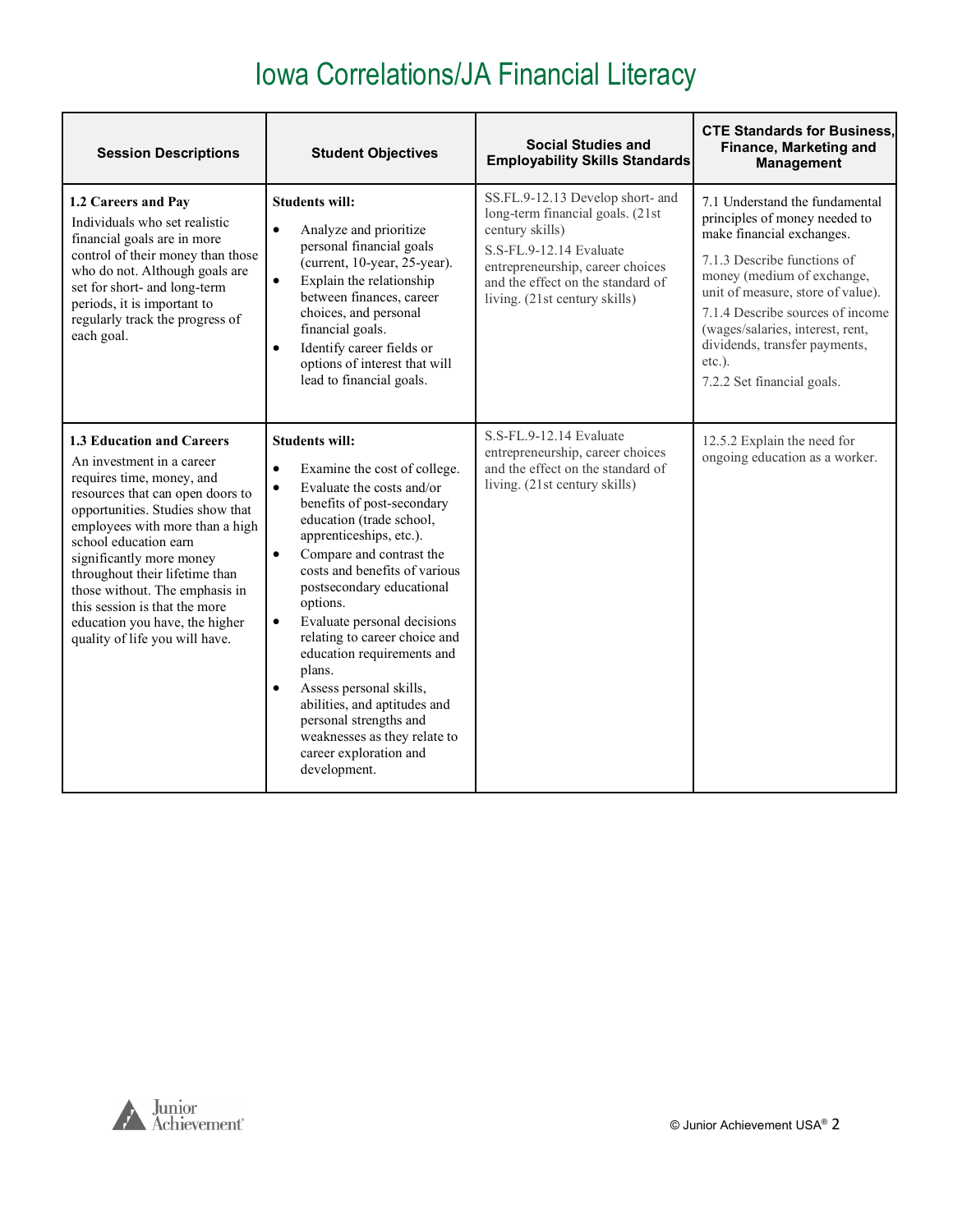| <b>Session Descriptions</b>                                                                                                                                                                                                                                                                                                                                                                                                                                                                                                                         | <b>Student Objectives</b>                                                                                                                                                                                                                                                                                                                                                                | <b>Social Studies and</b><br><b>Employability Skills Standards</b>                                   | <b>CTE Standards for Business.</b><br>Finance, Marketing and<br><b>Management</b>                                                             |
|-----------------------------------------------------------------------------------------------------------------------------------------------------------------------------------------------------------------------------------------------------------------------------------------------------------------------------------------------------------------------------------------------------------------------------------------------------------------------------------------------------------------------------------------------------|------------------------------------------------------------------------------------------------------------------------------------------------------------------------------------------------------------------------------------------------------------------------------------------------------------------------------------------------------------------------------------------|------------------------------------------------------------------------------------------------------|-----------------------------------------------------------------------------------------------------------------------------------------------|
| <b>1.4 Taxes and Benefits</b><br>Taxes are collected by<br>governments to pay for many<br>public services such as highways,<br>schools, police, and fire<br>protection. The main goal of<br>taxation is to provide revenue for<br>a government to pay its bills. The<br>two taxes most people pay are<br>federal and state income taxes.<br>Federal income tax goes to the<br>U.S. government, and state<br>income tax is paid to the state<br>government. Income may also be<br>offset by tax-free benefit<br>packages provided by an<br>employer. | <b>Students will:</b><br>Identify the difference<br>٠<br>between gross pay and net<br>pay.<br>Define taxes and explain their<br>٠<br>purpose and impact on<br>income.<br>Demonstrate an understanding<br>of various taxes such as FICA<br>and Medicare.<br>Calculate net monthly income.<br>٠<br>Recognize employee benefits<br>$\bullet$<br>and apply knowledge to job<br>opportunities | SS-FL.9-12.15. Evaluate the effect<br>of taxes and other factors on income.<br>(21st century skills) | 7.3 Manage personal finances to<br>achieve financial goals.<br>7.3.1 Explain the nature of tax<br>liabilities.<br>7.3.2 Interpret a pay stub. |

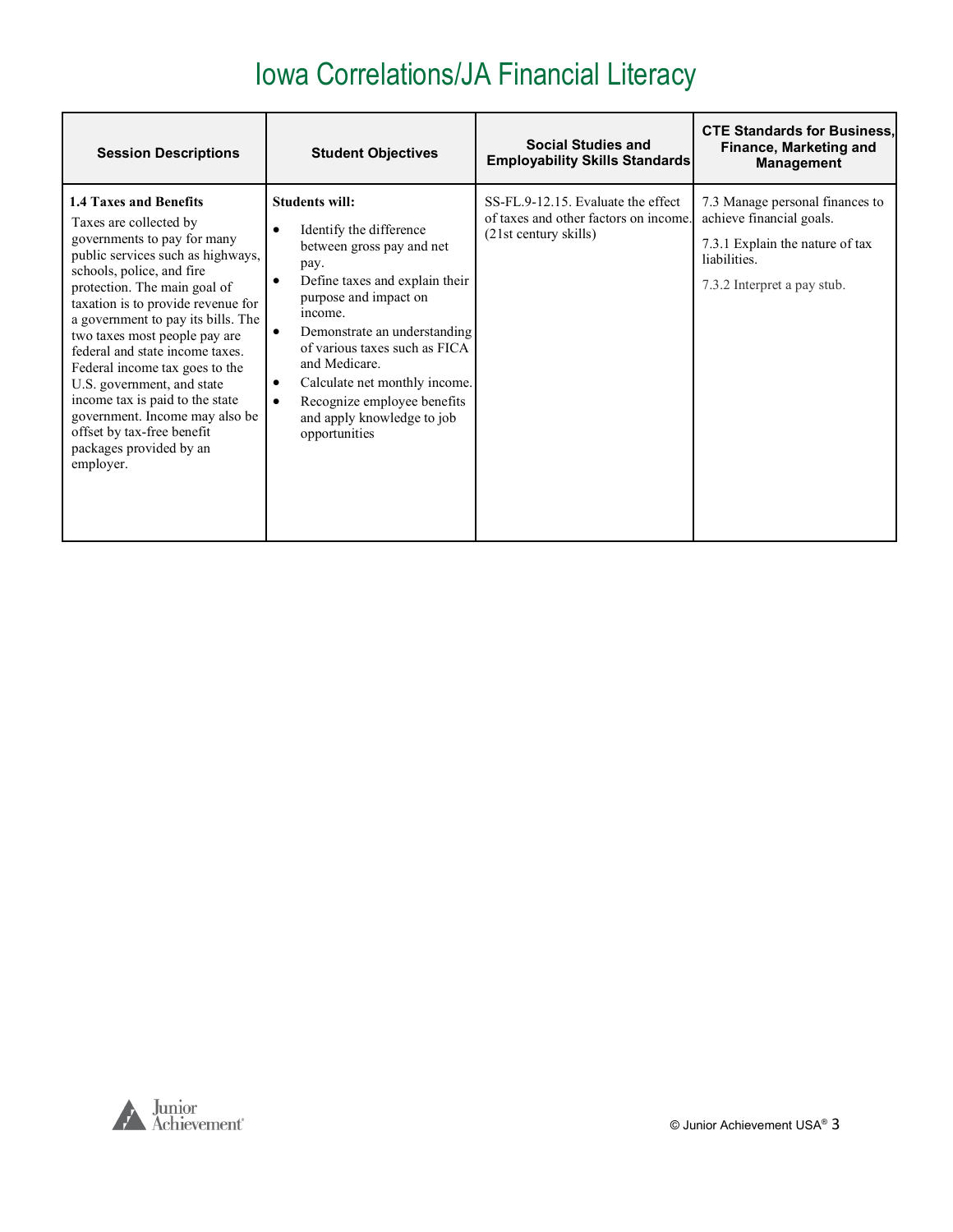| <b>Session Descriptions</b>                                                                                                                                                                                                                                                                                                                                         | <b>Student Objectives</b>                                                                                                                                                                                                                                                                                                                                                                                                                                                                                                                                                                        | <b>Social Studies and</b><br><b>Employability Skills</b><br><b>Standards</b>                                                                                                                                                                                                                                                                                                                                                                                                                                                                                                                                                                                                                                                                                                                                                                                                                                                | <b>CTE Standards for</b><br><b>Business, Finance,</b><br><b>Marketing and</b><br><b>Management</b>                                                                                                                                                                                                                                  |
|---------------------------------------------------------------------------------------------------------------------------------------------------------------------------------------------------------------------------------------------------------------------------------------------------------------------------------------------------------------------|--------------------------------------------------------------------------------------------------------------------------------------------------------------------------------------------------------------------------------------------------------------------------------------------------------------------------------------------------------------------------------------------------------------------------------------------------------------------------------------------------------------------------------------------------------------------------------------------------|-----------------------------------------------------------------------------------------------------------------------------------------------------------------------------------------------------------------------------------------------------------------------------------------------------------------------------------------------------------------------------------------------------------------------------------------------------------------------------------------------------------------------------------------------------------------------------------------------------------------------------------------------------------------------------------------------------------------------------------------------------------------------------------------------------------------------------------------------------------------------------------------------------------------------------|-------------------------------------------------------------------------------------------------------------------------------------------------------------------------------------------------------------------------------------------------------------------------------------------------------------------------------------|
| <b>Theme 2: Money Management</b>                                                                                                                                                                                                                                                                                                                                    |                                                                                                                                                                                                                                                                                                                                                                                                                                                                                                                                                                                                  |                                                                                                                                                                                                                                                                                                                                                                                                                                                                                                                                                                                                                                                                                                                                                                                                                                                                                                                             |                                                                                                                                                                                                                                                                                                                                     |
| <b>Project: My Budgeting Habit</b><br>Students review the critical<br>concepts and vocabulary related<br>to budgeting, examine the<br>importance of SMART goals, and<br>then create their own SMART<br>financial goals for the future.<br>They design a visual aid to depict<br>their SMART financial goals.                                                        | <b>Students will:</b><br>$\bullet$<br>Describe a budget and<br>explain the purpose of<br>budgeting.<br>$\bullet$<br>Explain SMART (specific,<br>measurable, achievable,<br>realistic, and time-bound)<br>goals and how the practice<br>can be used for budgeting.<br>Create personal SMART<br>$\bullet$<br>financial goals for the<br>future: short term (1 year),<br>medium term (5 years), and<br>long term (10 years or<br>beyond).<br>Use graphics and<br>multimedia-charts, videos,<br>graphs, and so on to<br>represent each SMART goal<br>and the method by which it<br>will be achieved. | SS.9-12.1 Create compelling<br>questions representing key ideas<br>within the disciplines.<br>SS.9-12.2 Develop supporting<br>questions that contribute to an<br>inquiry and demonstrate how,<br>through engaging source work, new<br>compelling and supporting questions<br>emerge.<br>SS.9-12.6 Refine claims and<br>counterclaims attending to precision,<br>significance, and knowledge<br>conveyed through the claim while<br>pointing out the strengths and<br>limitations of both.<br>SS.FL.9-12.13 Develop short- and<br>long-term financial goals. (21st<br>century skills)<br>SS.FL-9-12.16 Develop a saving and<br>spending plan using a financial<br>recordkeeping tool. (21st century<br>skills).<br>21.9-12.ES.4 Understand the task.<br>21.9-12.ES.4 Identify the depth and<br>breadth of knowledge to be<br>successful at a task.<br>21.9-12.ES.4 Identify and utilize<br>appropriate measure of knowledge. | 7.2.1 Explain the need to save<br>and invest.<br>7.2.2 Set financial goals<br>7.2.3 Develop budgets for<br>personal and business uses.                                                                                                                                                                                              |
| <b>2.1 Financial Institutions</b><br>Consumers use financial<br>institutions to help them save and<br>complete transactions safely,<br>quickly, and conveniently and to<br>hold and transfer money in<br>different ways-all while being<br>insured and safe from theft. It is<br>important, therefore, to find a<br>financial institution that meets<br>your needs. | <b>Students will:</b><br>Investigate the use of<br>$\bullet$<br>different payment methods.<br>Compare financial<br>$\bullet$<br>institutions and the types of<br>accounts and services they<br>provide.                                                                                                                                                                                                                                                                                                                                                                                          | SS.9-12.6 Refine claims and<br>counterclaims attending to precision,<br>significance, and knowledge<br>conveyed through the claim while<br>pointing out the strengths and<br>limitations of both.<br>SS-FL.9-12.19 Analyze the cost and<br>benefits of different types of credit<br>and debt. (21st century skills)                                                                                                                                                                                                                                                                                                                                                                                                                                                                                                                                                                                                         | 7.1 Understand the<br>fundamental principles of<br>money needed to make<br>financial exchanges.<br>7.1.1 Explain forms of<br>financial exchange (cash,<br>credit, debit, electronic funds<br>transfer, etc.).<br>7.1.2 Identify types of<br>currency (paper money, coins,<br>banknotes, government bonds,<br>treasury notes, etc.). |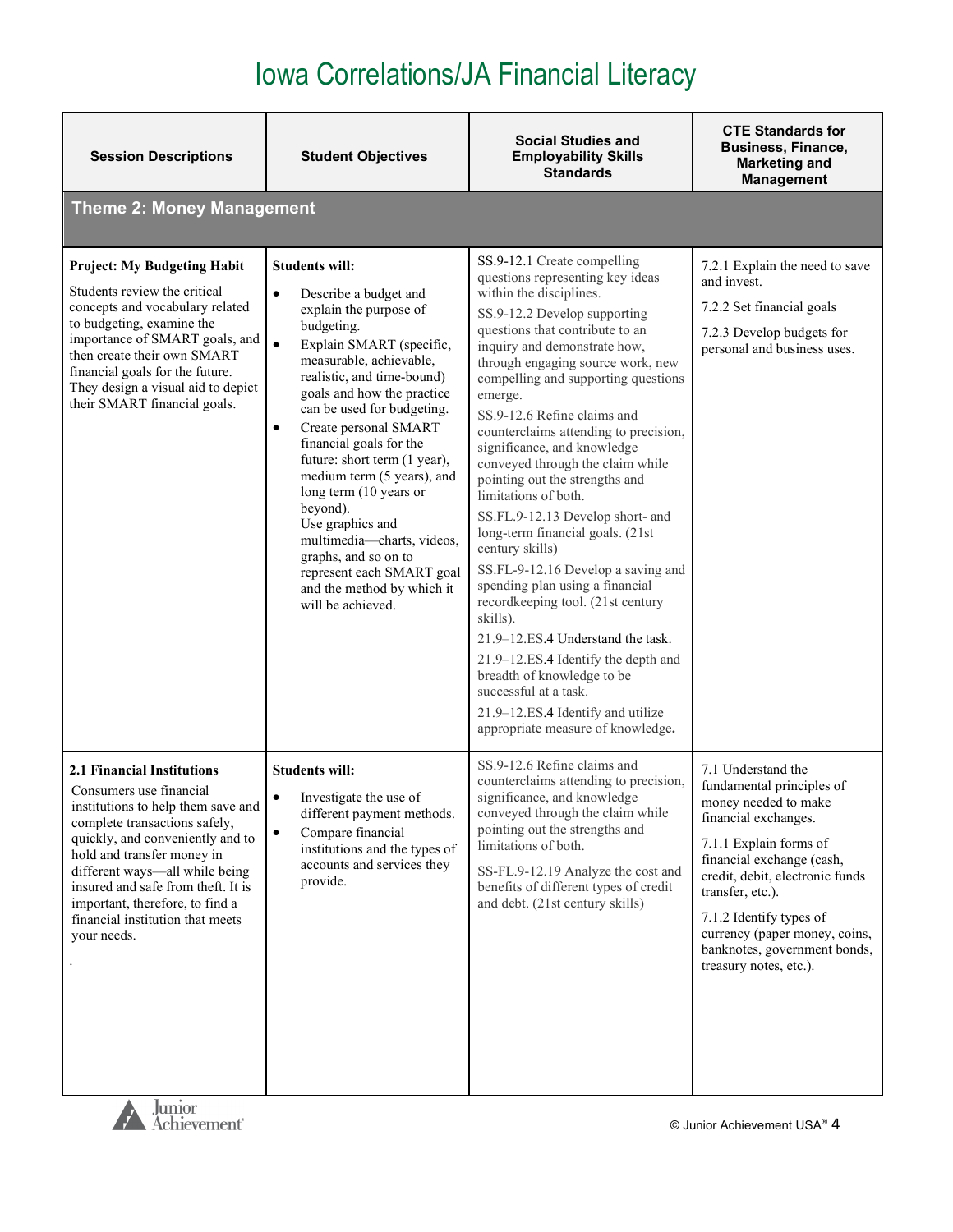| <b>Session Descriptions</b>                                                                                                                                                                                                                                                           | <b>Student Objectives</b>                                                                                                                                                                                                                                                                                  | <b>Social Studies and</b><br><b>Employability Skills</b><br><b>Standards</b>                                                                                                                                                                                                                                                                                                                                                                                                                          | <b>CTE Standards for</b><br><b>Business, Finance,</b><br><b>Marketing and</b><br><b>Management</b>                                                                                                                                                                                             |
|---------------------------------------------------------------------------------------------------------------------------------------------------------------------------------------------------------------------------------------------------------------------------------------|------------------------------------------------------------------------------------------------------------------------------------------------------------------------------------------------------------------------------------------------------------------------------------------------------------|-------------------------------------------------------------------------------------------------------------------------------------------------------------------------------------------------------------------------------------------------------------------------------------------------------------------------------------------------------------------------------------------------------------------------------------------------------------------------------------------------------|------------------------------------------------------------------------------------------------------------------------------------------------------------------------------------------------------------------------------------------------------------------------------------------------|
| 2.2 Spending and Saving<br>Many competing claims are<br>made on a person's money that<br>impede the ability to save. By<br>prioritizing saving, consumers<br>will be able to achieve short-<br>and long-term goals and set<br>aside money for emergencies<br>and the future.          | <b>Students will:</b><br>$\bullet$<br>Recognize the importance<br>of paying yourself first.<br>Identify the opportunity<br>$\bullet$<br>costs of savings.<br>Compare simple and<br>$\bullet$<br>compound interest and<br>their impact on savings,<br>including the Rule of 72.                             | SS-Econ.9-12.13 Apply the concept<br>of scarcity when making economic<br>decisions.<br>SS-FL.9-12.17 Apply consumer skills<br>to saving and spending decisions.<br>(21st century skills)                                                                                                                                                                                                                                                                                                              | 7.2 Analyze financial needs<br>and goals to determine<br>financial requirements.<br>7.2.1 Explain the need to save<br>and invest.<br>7.2.2 Set financial goals.                                                                                                                                |
| 2.3 Think Before You Spend<br>Every individual is responsible<br>for keeping track of his or her<br>own money. Using a transaction<br>register and careful consumer<br>practices and staying informed<br>all help in maintaining a positive<br>cash flow and increasing net<br>worth. | <b>Students will:</b><br>$\bullet$<br>Record purchases in a<br>transaction register.<br>$\bullet$<br>Determine which practices<br>demonstrate careful<br>consumer skills.<br>$\bullet$<br>Apply consumer skills to<br>spending and saving<br>decisions.                                                    | SS-FL.9-12.17 Apply consumer<br>skills to saving and spending<br>decisions. (21st century skills)<br>21.9–12.ES.4 Detail a course of<br>action in writing with sequence of<br>steps.<br>21.9-12.ES.4 Implement a solution<br>and makes adjustments when there is<br>need/opportunity for improvement<br>involved.                                                                                                                                                                                     | 7.3.3 Prepare bank account<br>documents (e.g., checks,<br>deposit/withdrawal slips,<br>endorsements, etc.).<br>7.3.4 Maintain financial<br>records.<br>7.3.5 Read and reconcile bank<br>statement.<br>7.3.9 Make responsible<br>financial decisions.<br>7.2.4 Determine personal net<br>worth. |
| 2.4 Budgeting<br>Examining and monitoring<br>cash flow is an ongoing and<br>critical step in the budgeting<br>process. Having and using a<br>budget, and knowing the types of<br>categories in a budget, helps<br>people maintain positive cash<br>flow.                              | <b>Students will:</b><br>Explain cash flow.<br>$\bullet$<br>Follow a step-by-step guide<br>$\bullet$<br>for creating a budget.<br>Identify a short-term<br>$\bullet$<br>financial goal.<br>Arrange income, fixed<br>$\bullet$<br>expenses, and variable<br>expenses in appropriate<br>columns to be equal. | SS.FL-9-12.16 Develop a saving and<br>spending plan using a financial<br>recordkeeping tool. (21st century<br>skills)<br>SS-FL.9-12.17 Apply consumer<br>skills to saving and spending<br>decisions. (21st century skills)<br>21.9–12.ES.2 Engage in the tasks to<br>accomplish goal.<br>21.9-12.ES.4 Detail a course of<br>action in writing with sequence of<br>steps.<br>21.9-12.ES.4 Implement a solution<br>and makes adjustments when there is<br>need/opportunity for improvement<br>involved. | 7.2 Analyze financial needs<br>and goals to determine<br>financial requirements.<br>7.2.1 Explain the need to save<br>and invest.<br>7.2.2 Set financial goals.<br>7.2.3 Develop budgets for<br>personal and business uses.                                                                    |

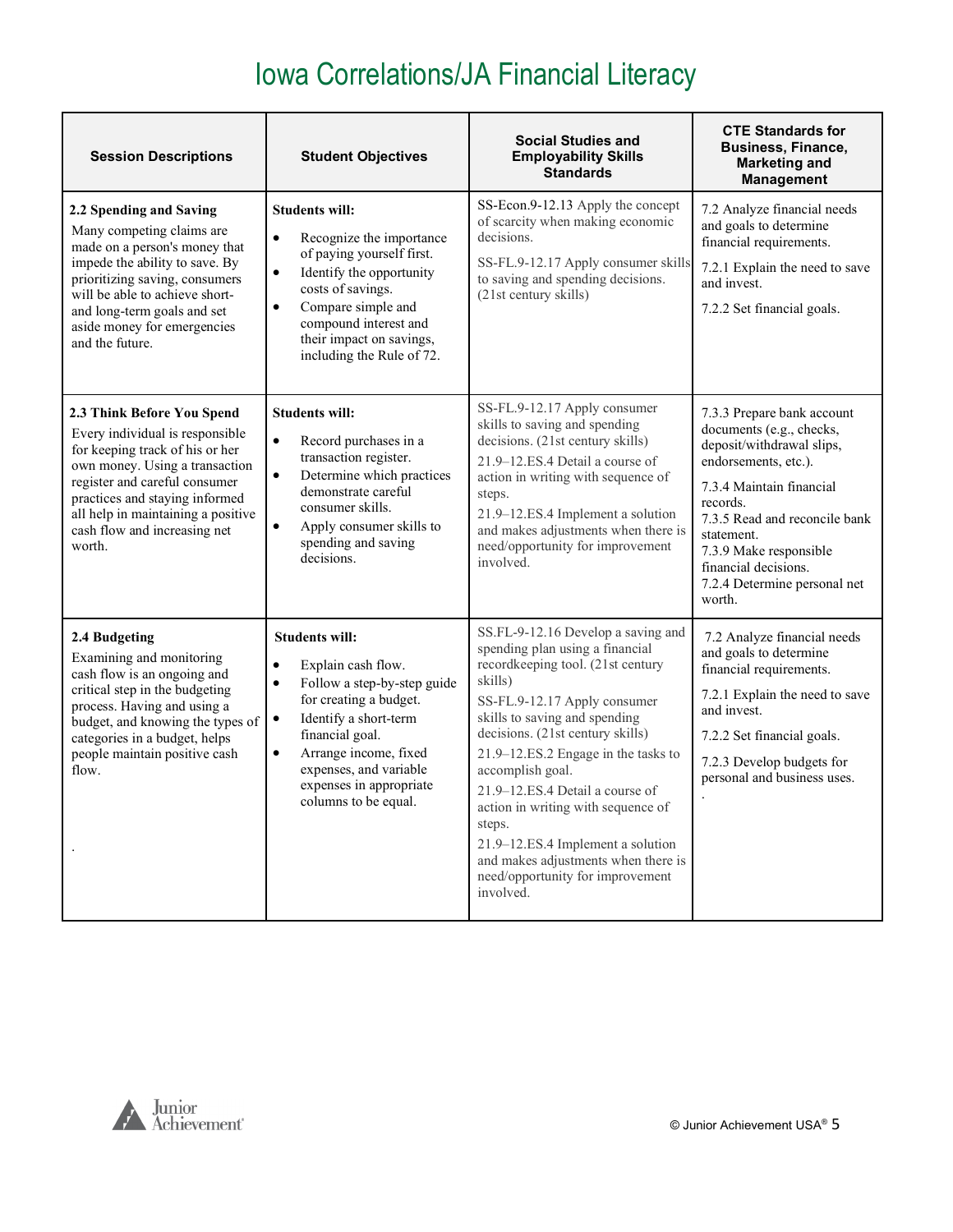| <b>Session Descriptions</b>                                                                                                                                                                                                                                                                                                         | <b>Student Objectives</b>                                                                                                                                                                                                                                                                                                                                                                                                       | <b>Social Studies and</b><br><b>Employability Skills</b><br><b>Standards</b>                                                                                                                                                                                                                                                                                                                                                                                                                                                                                                                                                                                                                                                                                                                                          | <b>CTE Standards for Business,</b><br>Finance, Marketing and<br><b>Management</b>                                                                                                                                                                                               |
|-------------------------------------------------------------------------------------------------------------------------------------------------------------------------------------------------------------------------------------------------------------------------------------------------------------------------------------|---------------------------------------------------------------------------------------------------------------------------------------------------------------------------------------------------------------------------------------------------------------------------------------------------------------------------------------------------------------------------------------------------------------------------------|-----------------------------------------------------------------------------------------------------------------------------------------------------------------------------------------------------------------------------------------------------------------------------------------------------------------------------------------------------------------------------------------------------------------------------------------------------------------------------------------------------------------------------------------------------------------------------------------------------------------------------------------------------------------------------------------------------------------------------------------------------------------------------------------------------------------------|---------------------------------------------------------------------------------------------------------------------------------------------------------------------------------------------------------------------------------------------------------------------------------|
| Theme 3: Credit, Debt and Keeping Your Finances Safe                                                                                                                                                                                                                                                                                |                                                                                                                                                                                                                                                                                                                                                                                                                                 |                                                                                                                                                                                                                                                                                                                                                                                                                                                                                                                                                                                                                                                                                                                                                                                                                       |                                                                                                                                                                                                                                                                                 |
| Theme 3 Project: My Credit<br>Score<br>Students learn about the<br>importance of a credit score and<br>how to maintain a healthy score<br>that will allow access to the<br>credit they will need to make<br>major purchases.                                                                                                        | <b>Students will:</b><br>Examine anticipated income<br>$\bullet$<br>and costs for each SMART<br>financial goal.<br>$\bullet$<br>Develop a savings plan for<br>each of their SMART<br>financial goals.<br>high credit score in the short,<br>$\bullet$<br>medium, and long term.<br>Create an original reality<br>$\bullet$<br>show concept that<br>demonstrates awareness of<br>concepts related to improving<br>credit scores. | SS.9-12.1 Create compelling<br>questions representing key ideas<br>within the disciplines.<br>SS.9-12.7 Construct arguments<br>using precise and knowledgeable<br>claims, with evidence from multiple<br>sources, while acknowledging<br>counterclaims and evidentiary<br>weaknesses.<br>SS.9-12.8 Construct explanations<br>using reasoning, correct sequence,<br>examples, and details with<br>significant and pertinent information<br>and data, while acknowledging the<br>strengths and weaknesses of the<br>explanations given its purpose.<br>21.9-12.ES.3 Communicate<br>effectively.<br>21.9-12.ES.3 Collaborate<br>effectively.<br>21.9-12.ES.4 Understand<br>incremental steps for acquiring<br>goals.<br>21.9-12.ES.4 Create a written plan.<br>21.9-12.ES.4 Set realistic goals that<br>match aptitudes. | 7.2 Analyze financial needs and<br>goals to determine financial<br>requirements.<br>7.2.2 Set financial goals.<br>7.3.7 Demonstrate the wise use of<br>credit.<br>7.3.8 Demonstrate procedures to<br>validate credit history.<br>7.3.9 Make responsible financial<br>decisions. |
| 3.1 What Is Credit?<br>Credit is the amount of money<br>a borrower receives and<br>agrees to pay back with<br>interest to the lender. The<br>lender relies on a report of the<br>borrower's credit history to<br>determine whether to extend a<br>loan. The report includes a<br>record of the borrower's<br>ability to repay debt. | <b>Students will:</b><br>$\bullet$<br>Explain the concept of<br>credit.<br>Distinguish the pros and<br>$\bullet$<br>cons of credit.<br>Develop techniques for<br>$\bullet$<br>building a strong credit<br>history.<br>Summarize major<br>$\bullet$<br>consumer credit laws.                                                                                                                                                     | SS-FL.9-12.19 Analyze the cost and<br>benefits of different types of credit<br>and debt. (21st century skills)                                                                                                                                                                                                                                                                                                                                                                                                                                                                                                                                                                                                                                                                                                        | 7.3.6 Calculate the cost of credit.<br>7.3.7 Demonstrate the wise use of<br>credit.                                                                                                                                                                                             |

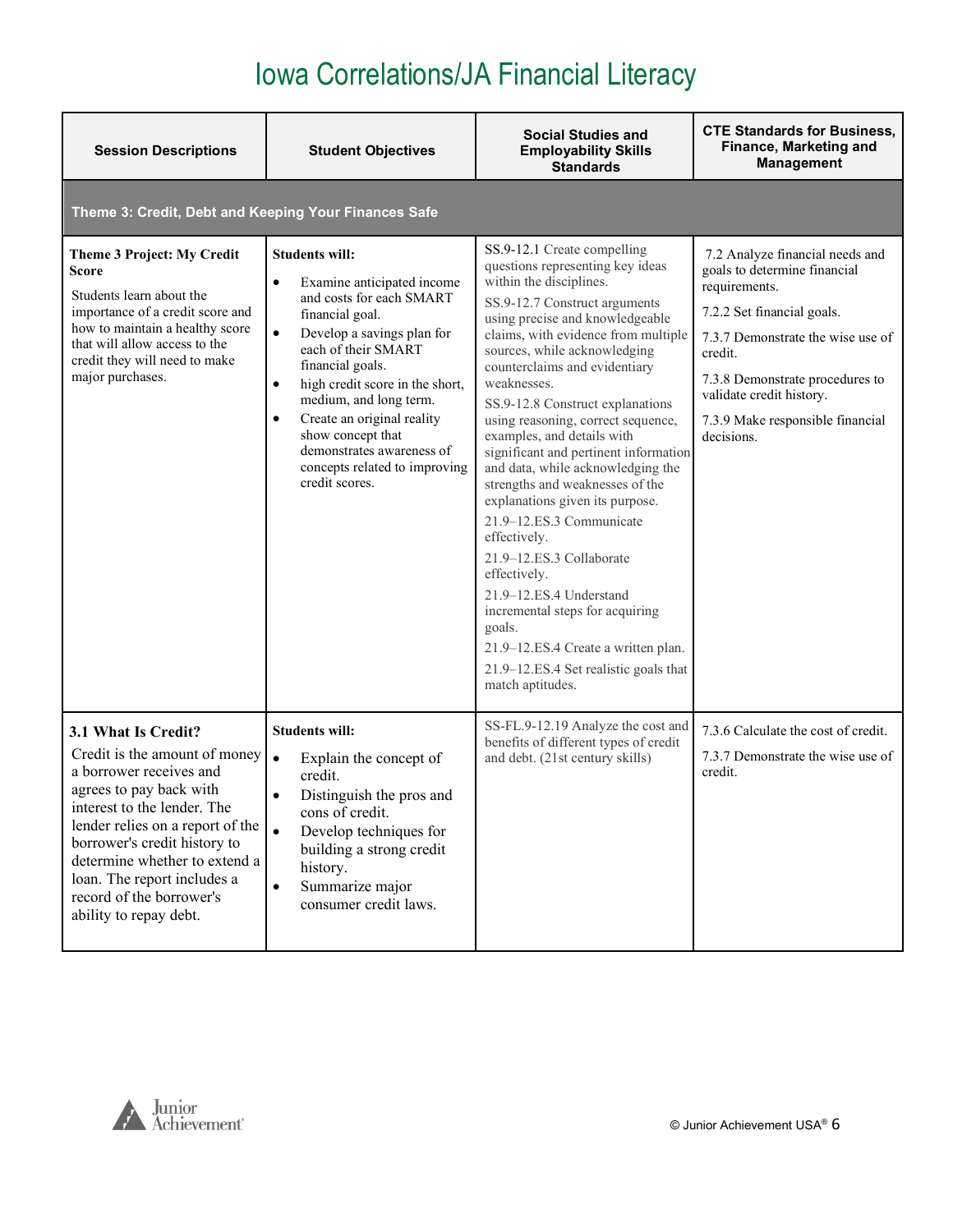| <b>Session Descriptions</b>                                                                                                                                                                                                                                                                                                                                                                                                                                                                                    | <b>Student Objectives</b>                                                                                                                                                                                                                                                                                                                                                                                              | <b>Social Studies and</b><br><b>Employability Skills</b><br><b>Standards</b>                                                                                                                                                                                                                                                                                                                                                                                                                  | <b>CTE Standards for Business,</b><br>Finance, Marketing and<br><b>Management</b>                                                                                                                                                                     |
|----------------------------------------------------------------------------------------------------------------------------------------------------------------------------------------------------------------------------------------------------------------------------------------------------------------------------------------------------------------------------------------------------------------------------------------------------------------------------------------------------------------|------------------------------------------------------------------------------------------------------------------------------------------------------------------------------------------------------------------------------------------------------------------------------------------------------------------------------------------------------------------------------------------------------------------------|-----------------------------------------------------------------------------------------------------------------------------------------------------------------------------------------------------------------------------------------------------------------------------------------------------------------------------------------------------------------------------------------------------------------------------------------------------------------------------------------------|-------------------------------------------------------------------------------------------------------------------------------------------------------------------------------------------------------------------------------------------------------|
| 3.2 Types of Credit<br>Building a strong credit<br>history requires using credit<br>wisely. Credit cards, loans,<br>and nontraditional credit<br>options, such as rent-to-own<br>plans and payday loans, are<br>expensive ways to manage<br>money. Often the results of<br>poor credit choices will<br>require debt management<br>plans and credit counseling.                                                                                                                                                 | <b>Students will:</b><br>Explain the types and<br>$\bullet$<br>sources of credit.<br>Compute interest amounts<br>$\bullet$<br>on a loan.<br>Develop an action plan for<br>$\bullet$<br>fixing bad credit.                                                                                                                                                                                                              | SS-FL.9-12.19 Analyze the cost and<br>benefits of different types of credit<br>and debt. (21st century skills)                                                                                                                                                                                                                                                                                                                                                                                | 7.3.6 Calculate the cost of credit.<br>7.3.12 Control debt.                                                                                                                                                                                           |
| <b>3.3 Protect Your Credit</b><br>Lenders evaluate a person's<br>credit worthiness based on the<br>Five C's-capacity, capital,<br>conditions, collateral, and<br>character-as well as the<br>person's credit report and<br>credit score. Maintaining good<br>credit is pivotal in acquiring<br>future credit. Consumers need<br>to monitor their credit<br>accounts and reports and keep<br>their personal and financial<br>information safe to maintain<br>their good credit.                                 | <b>Students will:</b><br>$\bullet$<br>Explain the impact credit<br>scores and credit reports<br>have on obtaining credit.<br>Evaluate the process of the<br>$\bullet$<br>Five C's of credit.<br>Explain what a credit score<br>indicates and how it affects<br>a person's financial history.<br>$\bullet$<br>Identify strategies for<br>protecting personal<br>financial information and<br>resources.                 | SS.9-12.9 Present adaptations of<br>arguments and explanations that<br>feature evocative ideas and<br>perspectives on issues and topics to<br>reach a range of audiences and<br>venues outside the classroom using<br>print and oral technologies and<br>digital technologies.<br>SS-FL.9-12.19 Summarize a<br>borrower's rights and<br>responsibilities.<br>SS-FL.9-12.24. Establish strategies<br>for protection of personal identity<br>and other forms of fraud. (21st<br>century skills) | 7.1.6 Explain the purposes and<br>importance of credit.<br>7.1.7 Explain legal responsibilities<br>associated with financial<br>exchange.<br>7.3.6 Calculate the cost of credit.<br>7.3.10 Protect against identity<br>theft.<br>7.3.12 Control debt. |
| 3.4 Debt Management<br>Repaying debt is a legal and<br>ethical matter. People who run<br>into financial trouble can often<br>improve their financial situation<br>with some effort. When<br>consumers are not able to manage<br>debt on their own, they can work<br>with a credit counselor to develop<br>a debt management plan.<br>Bankruptcy is a legal action used<br>to remove the debts of businesses<br>and individuals who are unable to<br>pay their bills, but it has severe<br>credit consequences. | <b>Students will:</b><br>Compare and contrast debt<br>$\bullet$<br>management plans.<br>Examine two types of<br>$\bullet$<br>bankruptcy: Chapter 7 and<br>Chapter 13.<br>$\bullet$<br>Explain why bankruptcy<br>might not be the best choice in<br>a given situation.<br>Interpret complex data and<br>$\bullet$<br>analyze the services of DMP<br>agencies and whether to file<br>bankruptcy in a given<br>situation. | SS-FL.9-12.20. Investigate<br>strategies to avoid and manage debt<br>effectively. (21st century skills)                                                                                                                                                                                                                                                                                                                                                                                       | 7.3.9 Make responsible financial<br>decisions.<br>7.3.12 Control debt.<br>7.1.7 Explain legal responsibilities<br>associated with financial<br>exchange.                                                                                              |

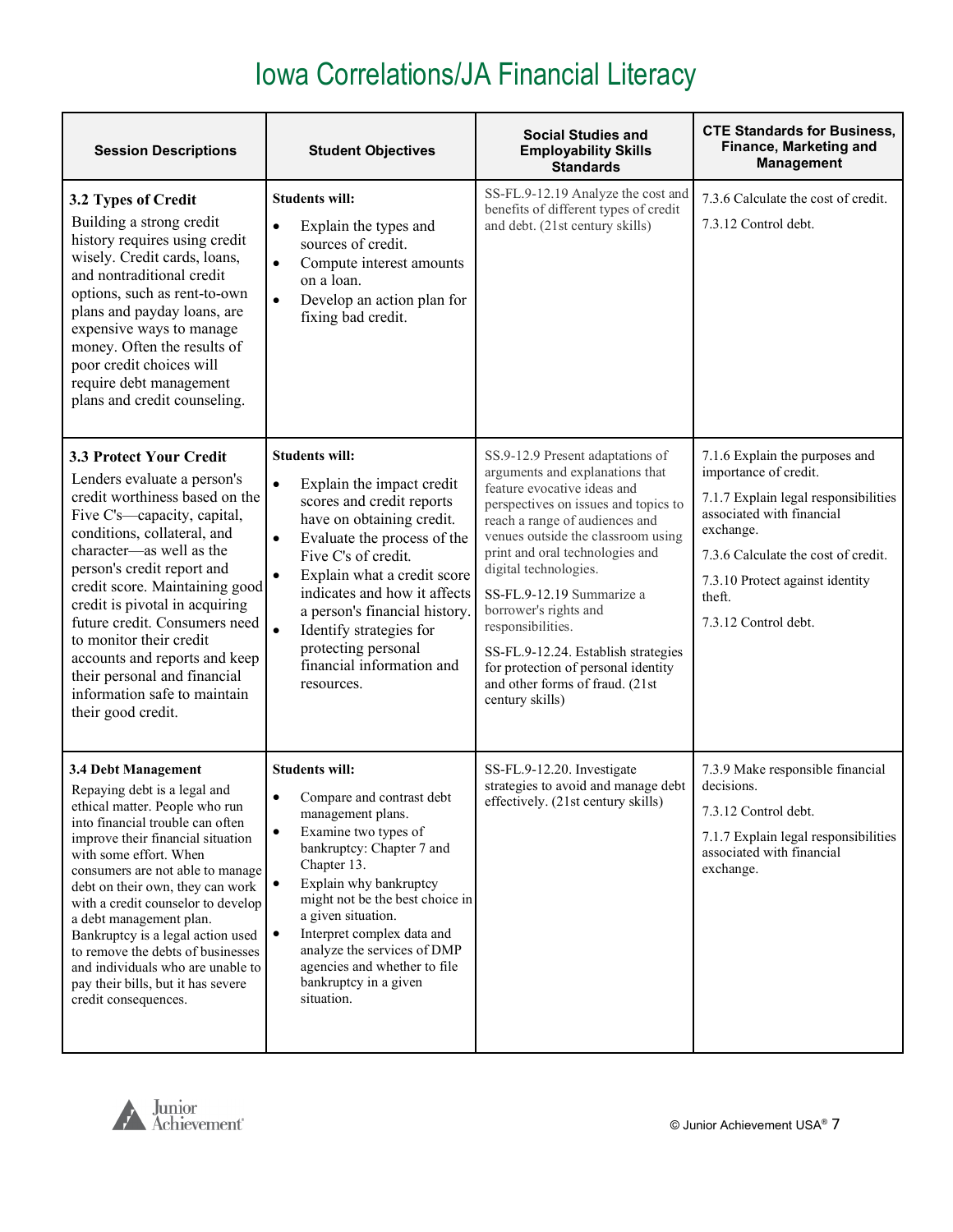| <b>Session Descriptions</b>                                                                                                                                                                                                                                                                                                                                                                                                                                                             | <b>Student Objectives</b>                                                                                                                                                                                                                                                                                                                                                                                        | <b>Social Studies and</b><br><b>Employability Skills</b><br><b>Standards</b>                                                                                                                                                                                                                                                                                                                                                                                                                                                                                                                                                                                                                                                                  | <b>CTE Standards for</b><br><b>Business, Finance,</b><br><b>Marketing and Management</b>                                                               |
|-----------------------------------------------------------------------------------------------------------------------------------------------------------------------------------------------------------------------------------------------------------------------------------------------------------------------------------------------------------------------------------------------------------------------------------------------------------------------------------------|------------------------------------------------------------------------------------------------------------------------------------------------------------------------------------------------------------------------------------------------------------------------------------------------------------------------------------------------------------------------------------------------------------------|-----------------------------------------------------------------------------------------------------------------------------------------------------------------------------------------------------------------------------------------------------------------------------------------------------------------------------------------------------------------------------------------------------------------------------------------------------------------------------------------------------------------------------------------------------------------------------------------------------------------------------------------------------------------------------------------------------------------------------------------------|--------------------------------------------------------------------------------------------------------------------------------------------------------|
| Theme 4: Planning for the Future                                                                                                                                                                                                                                                                                                                                                                                                                                                        |                                                                                                                                                                                                                                                                                                                                                                                                                  |                                                                                                                                                                                                                                                                                                                                                                                                                                                                                                                                                                                                                                                                                                                                               |                                                                                                                                                        |
| <b>Theme 4 Project: My</b><br><b>Investment Plan</b><br>Students review basic information<br>about stocks and the stock market<br>and then conduct research to select<br>at least ten stocks in which to<br>invest for a financial portfolio.                                                                                                                                                                                                                                           | <b>Students will:</b><br>$\bullet$<br>Explain stock and the stock<br>market.<br>$\bullet$<br>Describe low-risk, medium-<br>risk, and high-risk<br>investments.<br>Develop a diversified stock<br>$\bullet$<br>portfolio.<br>Predict factors that would<br>$\bullet$<br>positively or negatively<br>affect the stock prices<br>within the next 10 years.                                                          | SS.9-12.1 Create compelling<br>questions representing key ideas<br>within the disciplines.<br>SS.9-12.7 Construct arguments<br>using precise and knowledgeable<br>claims, with evidence from<br>multiple sources, while<br>acknowledging counterclaims and<br>evidentiary weaknesses.<br>SS.9-12.8 Construct explanations<br>using reasoning, correct sequence,<br>examples, and details with<br>significant and pertinent<br>information and data, while<br>acknowledging the strengths and<br>weaknesses of the explanations<br>given its purpose.<br>SS.FL.9-12.13 Develop short- and<br>long-term financial goals. (21st<br>century skills)<br>SS-FL.9-12.22. Apply investment<br>tools to meet financial goals. (21st<br>century skills) | 7.3.14 Discuss the nature of<br>retirement planning.<br>7.3.15 Explain the nature of<br>estate planning                                                |
| <b>4.1 Investing Versus Saving</b><br>People save to have money to<br>use in the future. People invest to<br>increase the value of their<br>money. Because a savings<br>account is generally insured by<br>the financial institution, it carries<br>less risk but has a lower rate of<br>return. Stocks, bonds, and mutual<br>funds are common investments<br>which involve some risk, but<br>investors are generally willing to<br>accept more risk in exchange for<br>higher returns. | <b>Students will</b><br>$\bullet$<br>Differentiate between<br>saving and investing.<br>Describe types of<br>$\bullet$<br>investment vehicles.<br>Compare the relationship<br>$\bullet$<br>of risks and rewards.<br>Create a pyramid of<br>$\bullet$<br>investments, placing them<br>in a range from low risk to<br>high risk.<br>Identify the risk-return<br>$\bullet$<br>tradeoffs for saving and<br>investing. | SS.FL.9-12.13 Develop short- and<br>long-term financial goals. (21st<br>century skills)<br>SS-FL.9-12.21 Evaluate short-<br>term savings tools. (21st century<br>skills)                                                                                                                                                                                                                                                                                                                                                                                                                                                                                                                                                                      | 7.1.5 Explain the time value of<br>money.<br>7.5 Use investment strategies to<br>ensure financial well-being.<br>.5.1 Explain types of<br>investments. |

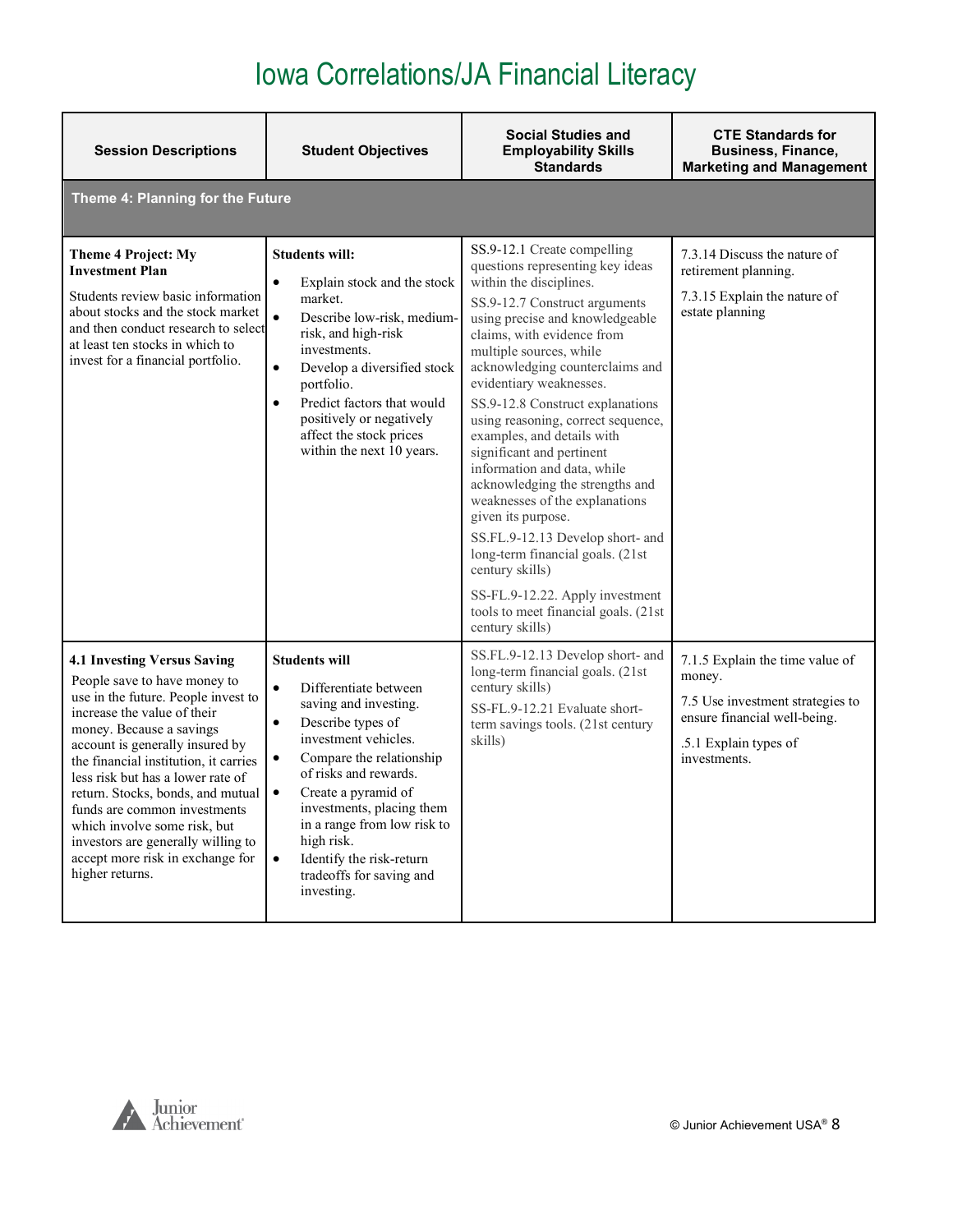| <b>Session Descriptions</b>                                                                                                                                                                                                                                                                                                                                                                                                                                                                               | <b>Student Objectives</b>                                                                                                                                                                                                                                                                                                                                                                                    | <b>Social Studies and</b><br><b>Employability Skills</b><br><b>Standards</b>                                                                                                                                                                   | <b>CTE Standards for</b><br><b>Business, Finance,</b><br><b>Marketing and Management</b>                                                                                                                              |
|-----------------------------------------------------------------------------------------------------------------------------------------------------------------------------------------------------------------------------------------------------------------------------------------------------------------------------------------------------------------------------------------------------------------------------------------------------------------------------------------------------------|--------------------------------------------------------------------------------------------------------------------------------------------------------------------------------------------------------------------------------------------------------------------------------------------------------------------------------------------------------------------------------------------------------------|------------------------------------------------------------------------------------------------------------------------------------------------------------------------------------------------------------------------------------------------|-----------------------------------------------------------------------------------------------------------------------------------------------------------------------------------------------------------------------|
| 4.2 Investing for the Long<br>Term<br>Various types of risk should be<br>considered when making<br>retirement plans and investment<br>decisions. Many types of<br>investment plans, such as<br>401(k)s and IRAs, should be<br>considered as well. It is never too<br>early to think about financial<br>planning. Planning should begin<br>as soon as a person enters the<br>workforce.                                                                                                                    | <b>Students will:</b><br>Identify the key elements<br>$\bullet$<br>of financial planning.<br>Explain the risks associated<br>$\bullet$<br>with long-term financial<br>planning.<br>Examine investment needs<br>$\bullet$<br>in different financial<br>situations and explore<br>long-term financial<br>investments.<br>Apply risk criteria when<br>$\bullet$<br>choosing and developing a<br>financial plan. | SS-Econ-9-12.17 Explain how<br>changes in supply and demand<br>cause changes of goods and<br>services, labor, credit, and foreign<br>currencies.<br>SS-FL.9-12.22. Apply investment<br>tools to meet financial goals. (21st<br>century skills) | 7.3.14 Discuss the nature of<br>retirement planning.<br>7.3.15 Explain the nature of<br>estate planning.<br>7.5 Use investment strategies to<br>ensure financial well-being.<br>.5.1 Explain types of<br>investments. |
| <b>4.3 Risks and Responsibilities</b><br>Risk is exposure to something<br>potentially dangerous or harmful.<br>It is important to recognize risks<br>and learn how to manage or<br>mitigate them. People purchase<br>insurance to reduce the risk of<br>loss and receive compensation<br>for losses or damage caused by<br>events beyond their control.                                                                                                                                                   | <b>Students will:</b><br>$\bullet$<br>Identify risks in life and<br>how to protect against the<br>consequences of risk.<br>Investigate categories of<br>$\bullet$<br>specific risks they may<br>face.<br>Examine ways to mitigate<br>٠<br>those risks.<br>Calculate the probability of<br>$\bullet$<br>those risks occurring                                                                                 | SS-FL.9-12.19 Summarize a<br>borrower's rights and<br>responsibilities. (21st century<br>skills)T                                                                                                                                              | 5.3.4 Assess risks of personal<br>decisions.<br>7.8 Use risk management<br>products to protect personal and<br>business financial well-being.<br>7.8.1 Analyze the use of<br>insurance for risk management.           |
| 4.4 Types of Insurance<br>Insurance coverage is provided<br>in exchange for the payment of a<br>premium. Five common types of<br>insurance are homeowner's (and<br>renter's) insurance, disability<br>insurance, health insurance, life<br>insurance, and automobile<br>insurance. Some coverage, such<br>as auto insurance, is required by<br>law, while other coverage is<br>optional. Consumers need to<br>choose the right kind and amount<br>of insurance during different<br>stages in their lives. | <b>Students will:</b><br>$\bullet$<br>Define basic insurance<br>terms.<br>$\bullet$<br>Examine five types of<br>insurance and the purpose<br>of each.<br>Evaluate the coverage for<br>$\bullet$<br>each of the five types.<br>Create a portfolio with the<br>$\bullet$<br>types of insurance they<br>imagine themselves<br>purchasing within the next<br>10 years.                                           | SS.FL.9-12.13 Develop short- and<br>long-term financial goals. (21st<br>century skills)<br>SS-FL.9-12.23 Justify reasons to<br>use various forms of insurance.<br>(21st century skills)                                                        | 7.8 Use risk management<br>products to protect personal and<br>business financial well-being.<br>7.8.1 Analyze the use of<br>insurance for risk management.                                                           |